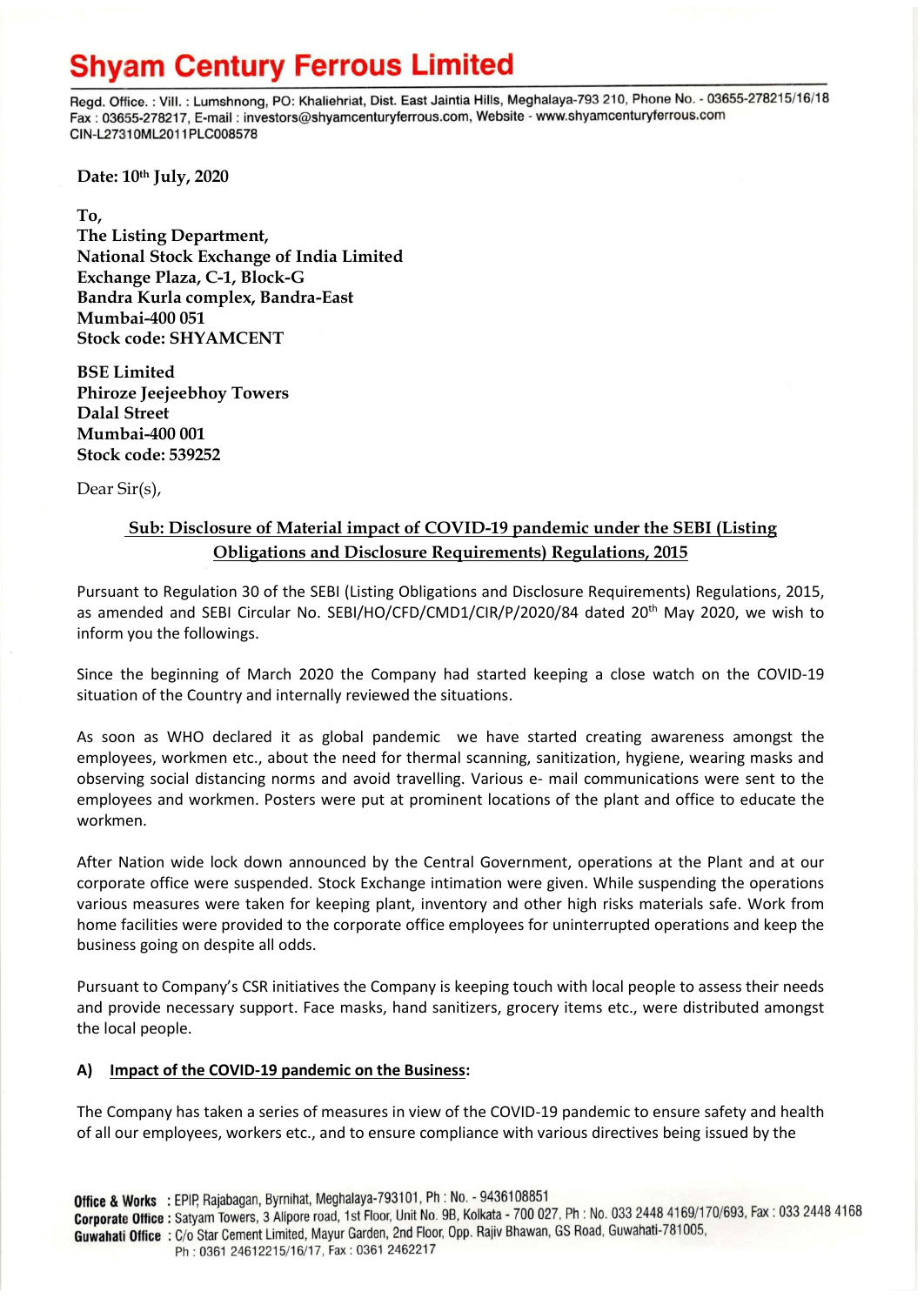Regd. Office.: Vill.: Lumshnong, PO: Khaliehriat, Dist. East Jaintia Hills, Meghalaya-793 210, Phone No. - 03655-278215/16/18 Fax: 03655-278217, E-mail: investors@shyamcenturyferrous.com, Website - www.shyamcenturyferrous.com CIN-L27310ML2011PLC008578

World Health Organisation (WHO), Central Government, State Government and Local Authorities from time to time. In view of the lock down announced across the country, the operations at the Plant situated in the State of Meghalaya was temporarily suspended. The Company's Plant at Byrnihat has now become operational. Various restrictions related to operations and mobility have impacted the Company's operations and resulting effect on profitability. Hence, the pandemic has impacted production and business operations during lockdown period and thereafter.

## **B) Ability to maintain operations including the factory and office space functioning and closed down:**

The Company has taken conscious series of measures for uninterrupted operations and ensuring a safe working environment. Before announcement of the nationwide lockdown the Company had opted 'work from home' for its employees at its Corporate Office thereby ensuring seamless operations, reporting and controls and taken steps to ensure business continuity. Subsequently, to ensure this, after taking approvals from the Government, operations at the plant has been resumed with reduced workmen and staff as per directives. The necessary adequate arrangements has been undertaken to ensure safety of the staffs and the workmen with regard to maintaining social distancing, providing sanitized work environment and protective equipment as necessary, across its establishments.

## **C) Schedule, if any, for restarting the operations:**

The plant situated at Meghalaya was partially operational and Stock Exchanges intimation were given. Now, State Governments have allowed to operate the plant at full (100%) capacity. Accordingly, necessary actions have been initiated. Production has been normalised in a phased manner. The Company has adopted the provisions of the Standard Operating Procedure (SOP) in line with announcement of the Ministry of Home Affairs, Government of India. As per directives of the State Government, Corporate Office have started operation with 100% attendance with effect from 8<sup>th</sup> June, 2020.

## **D) Steps taken to ensure smooth functioning of operations:**

The Company has put in place strict monitoring process for prevention of Covid-19 ensuring the following:

• Temperature checking for employees/ workmen on daily basis.

• Hand Sanitization while entering the Plant and offices premises and placed hand sanitizer at different positions in office/plant.

- Wearing of Mask made compulsory while working.
- Ensuring and enabling social distancing at work place.
- Touch Free Drinking water and Hand santisation
- Awareness created amongst employees/ workmen.
- Advised employees to have Aarogya Setu App.
- Standard Operating Procedures (SOP) have been prepared and communicated to all concerns.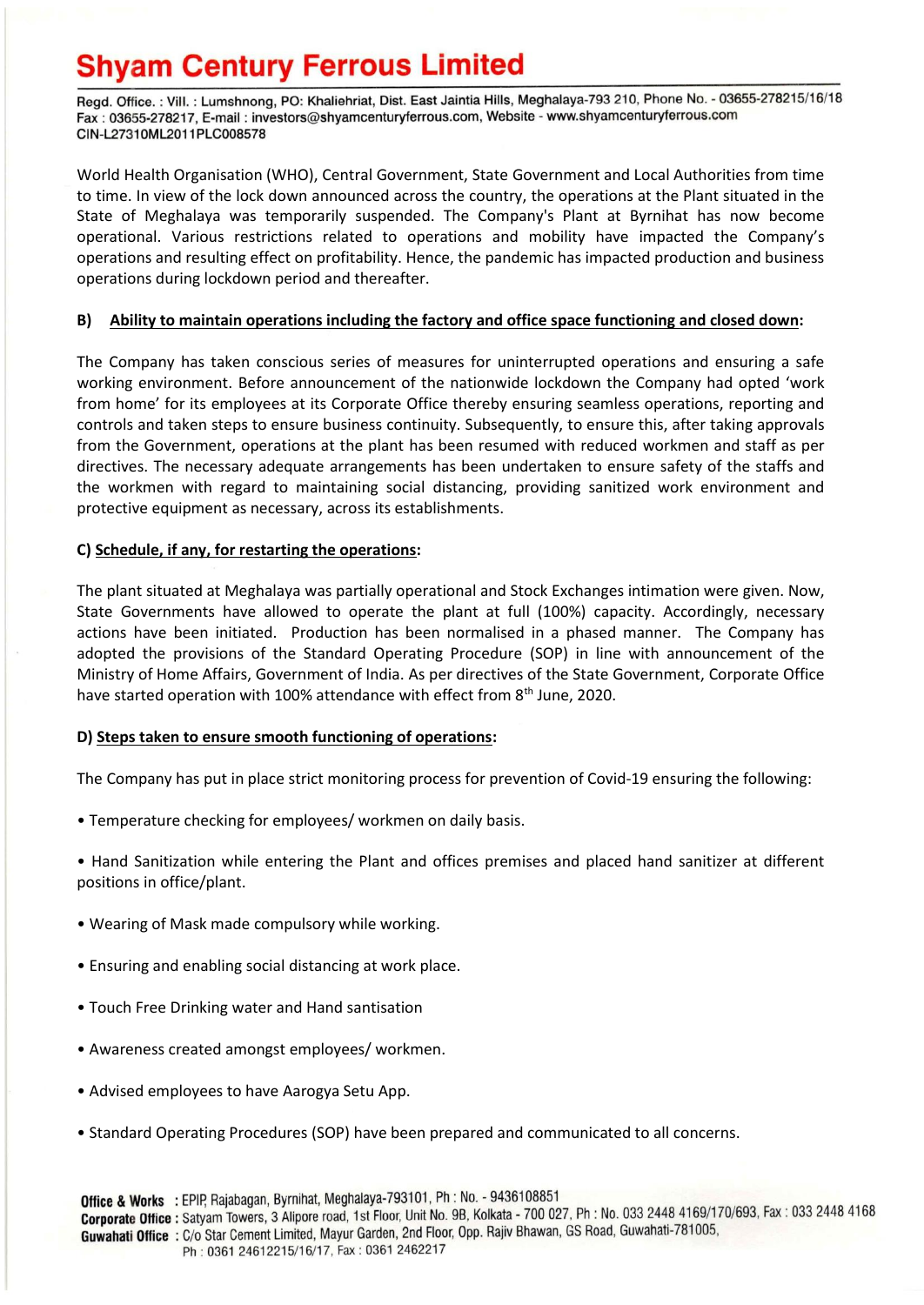Regd. Office.: Vill.: Lumshnong, PO: Khaliehriat, Dist. East Jaintia Hills, Meghalaya-793 210, Phone No. - 03655-278215/16/18 Fax: 03655-278217, E-mail: investors@shyamcenturyferrous.com, Website - www.shyamcenturyferrous.com CIN-L27310ML2011PLC008578

## **E) Estimation of the future impact of COVID-19 on operations:**

The operations at the plant was disturbed due to nationwide lockdown announced. There had an adverse impact on revenue. With the easing lock down, the Company has started despatching ferro silicon. We estimate that with the rolling back of economy in its track, business of the Company will be in motion.

### **F) Details of impact of COVID-19 on Listed Entity:**

## **(i) Capital and Financial Resources**

The Company's capital, financial resources and Banking facilities remain unaffected. There were no liquidity crisis reported inspite of adverse impact on sales. However, there may be some delay in receivable collections from some of the Customers.

## **(ii) Profitability**

In view of lock down announced across the country, the profitability of the Company during 1st quarter of current financial year is likely to be impacted. It is expected with the rise in India's steel demand, the sale of ferro silicon shall also rise.

## **(iii) Liquidity Position**

There are no liquidity concerns as Banking facilities was unaffected. During the lock down period, the Company has been servicing its financial obligations as per schedule. All scheduled payments including salaries of the employees were duly paid. We have undertaken impact analysis on our cash flows both under pessimistic and optimistic scenario.

#### *(iv)* **Ability to service debt and other financing arrangements**

The Company has unutilised working capital facilities to meet its' financial requirements.

The Company is almost a debt free company.

#### **(v) Assets**

None of the Assets of the Company have been impacted or impaired by the Covid-19.

#### **(vi) Internal Financial Reporting and Control**

The Company has a well organised Internal Financial Reporting and Control system. All reporting systems are working smoothly.

#### **(vii) Supply Chain**

Due to imposition of restrictions on movement across the country, there is some impact on supply chain. It will take some time to normalise. But with the rise in economic activities within the country, the same will be restored within a very short span.